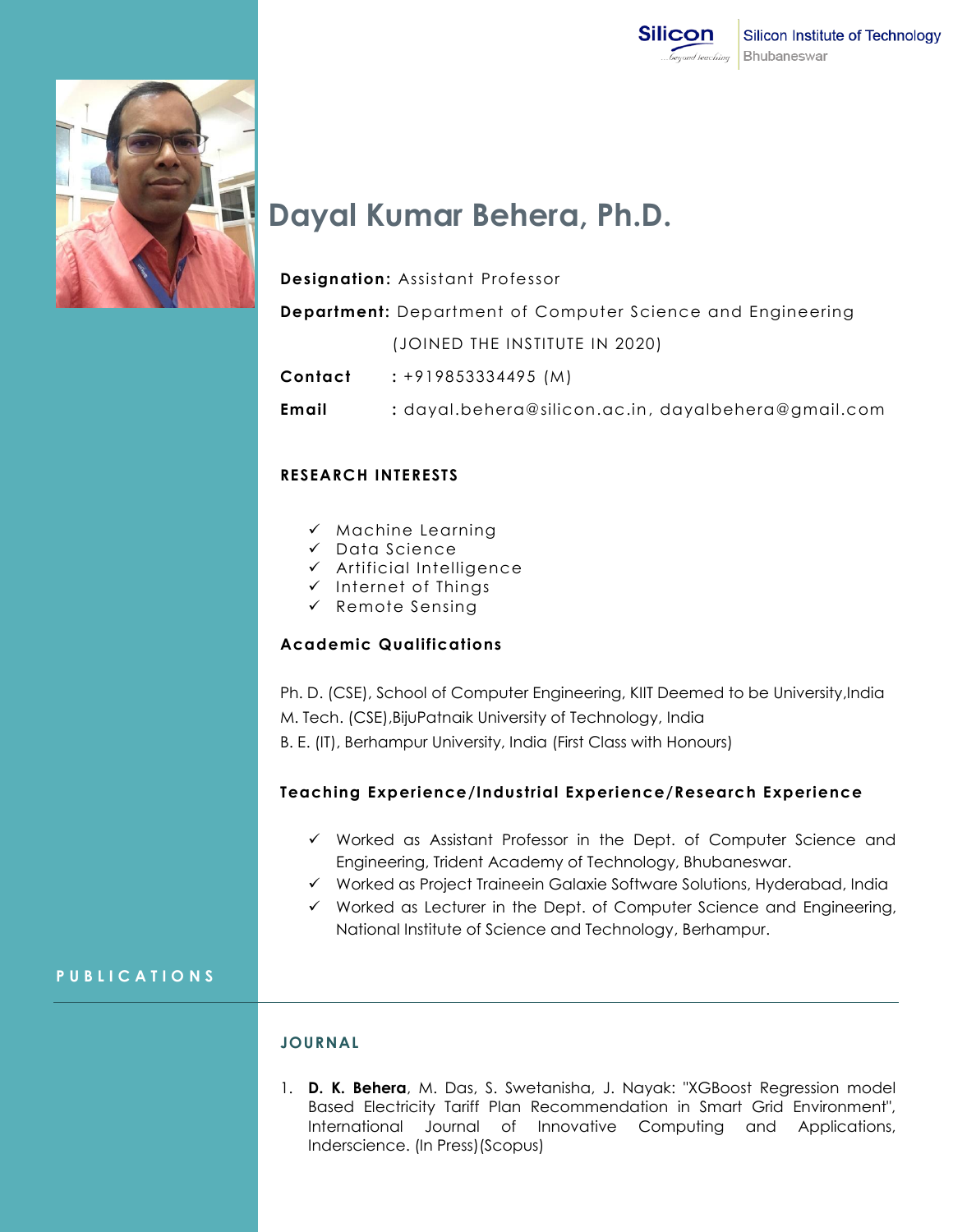- 2. S. Swetanisha, A. R. Panda, **D. K. Behera**: "Land use/land cover classification using machine learning models" International Journal of Electrical and Computer Engineering, Vol. 12, No. 2, 2022. (Scopus)
- 3. M. Panigrahi, **D. K. Behera**, K. C. Patra: "Epileptic Seizure Classification of EEG Signals using Extreme Gradient Boosting Classifier", Indonesian Journal of Electrical Engineering and Computer Science, Vol. 25, No. 2, 2022 (Scopus).
- 4. **D. K. Behera**, M. Das, S. Swetanisha, J. Nayak, S. Vimal, B. Naik: "Follower Link Prediction using the XGBoost Classification Model with Multiple Graph Features", Journal of Wireless Personal Communication, Springer, 2021. (SCIE)
- 5. S. Dash., M.N, Das, **D. K. Behera**: "An Improved Dual Steganography Hybrid Model Using Modified QVD and Difference Expansion Technique", International journal of Intelligent Engineering and Systems, Vol. 14, Issue 2, 2021. (Scopus)
- 6. S. Dash., M. N, Das, **D. K. Behera**, Adaptive difference expansion image steganography for increasing capacity, ICIC Express Letter, Vol. 15, Number 8, 2021. (Scopus)
- 7. **D. K. Behera**, M. Das, S. Swetanisha, P. K. Sethy: "Hybrid model for movie recommendation system using content K-nearest neighbors and restricted boltzmann machine" Indonesian Journal of Electrical Engineering and Computer Science, Vol. 23, No. 1, July 2021, pp. 445~452. (Scopus)
- 8. **D. K. Behera**, M. Das, S. Dash, S. Swetanisha: "Weighted Hybrid Model for Product Recommender System using RBM and Matrix Factorization", International Journal of Advanced Science and Technology, Vol. 29, Issue 4, pp. 4485-4493, 2020.
- 9. M. Panigrahi, **D. K. Behera**, K. C. Patra: "Classification of EEG Recording in an Epileptic Patient Using DWT and Extreme Gradient Boosting Classifier", International Journal of Advanced Science and Technology, Vol. 29, Issue 5, pp. 4163 - 4180, 2020
- 10. Shreela Dash, Madhabananda Das, **D. K Behera**, "High Capacity Multi-level Image Steganography Model Using KNN Classifier", IJAST, vol. 29, no. 3, pp. 11692 - 11708, Mar. 2020.
- 11. **D. K. Behera**, M. Das, S. Swetanisha: "A Research on Collaborative Filtering Based Movie Recommendations: From Neighborhood to Deep Learning Based System", International Journal of Recent Technology and Engineering, Vol. 8, Issue 4, pp. 10809-10814, 2019
- 12. A. K. Samal, **D. K. Behera**, S.Swetanisha, J. Pramanik, S. K. Pani: "Opinion Mining – A Birds Eye View of Issues and Challenges", International Journal for Scientific Research & Development, Vol. 4, Issue 01, 2016
- 13. A. K. Samal, **D. K. Behera**, S.Swetanisha, J. Pramanik, S. K. Pani: "Sentiment Analysis through Mining Unstructured Reviews - Issues and Challenges", International Journal of Advanced Research in Data Mining and Cloud Computing, Vol. 3, Issue 7, 2015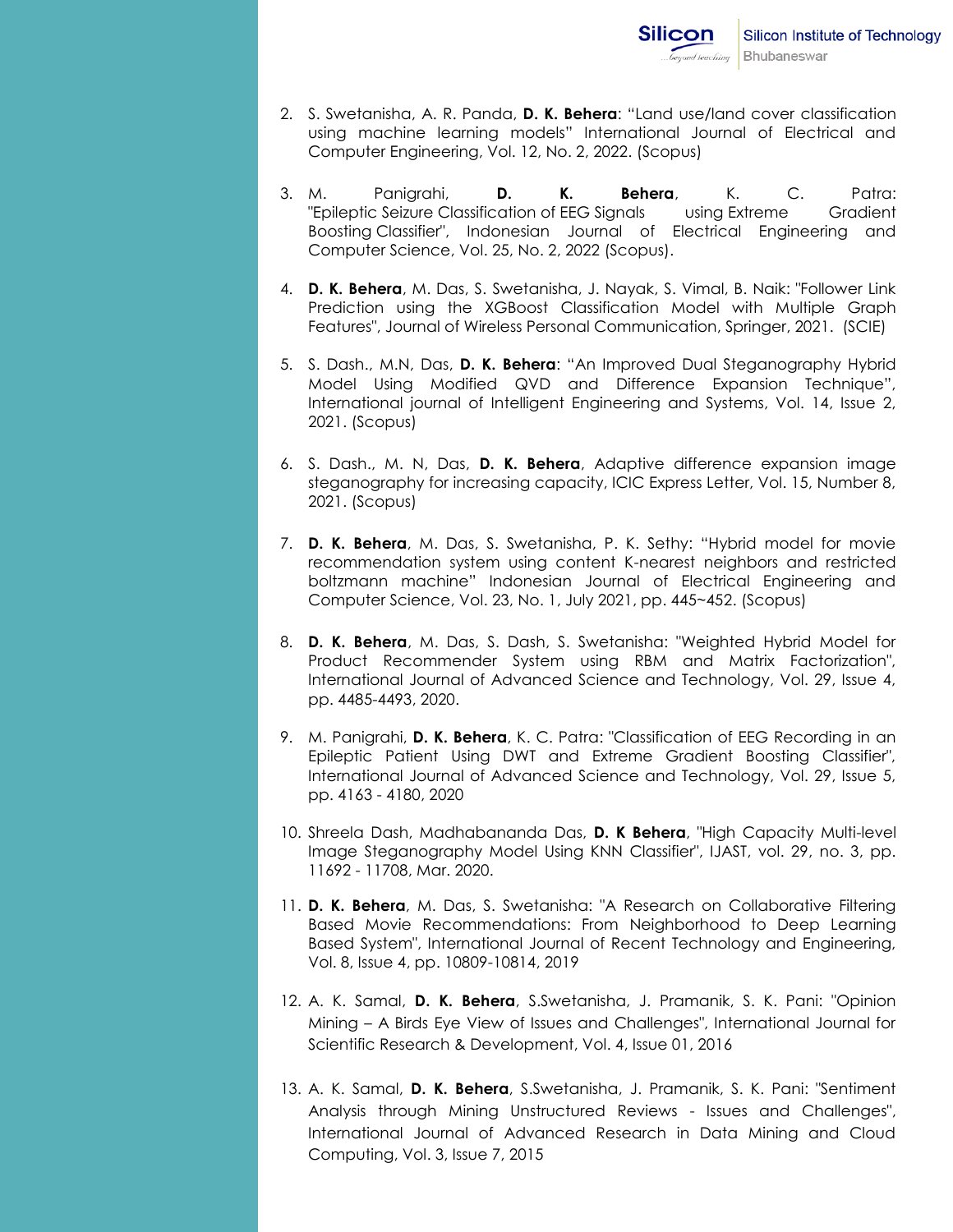# **CONFERENCES**

- 1. M. Panigrahi, **D.K. Behera**, K.C. Patra: "A Hybrid Model for Epileptic Seizure Classification Using Wavelet Packet Decomposition and SVM", In Advances in Intelligent Computing and Communication, pp. 211-219,vol 202. Springer, Singapore. (2021) (Scopus)
- 2. **D. K. Behera**, M. Das, S. Swetanisha: "Predicting Users' Preferences for Movie Recommender System Using Restricted Boltzmann Machine", in Proceedings of the International Conference on Computational Intelligence in Data Mining, 2018, pp. 759-769. Part of the book series on Advances in Intelligent Systems and Computing, vol 711, chapter 67. Springer, Singapore. (2019) (Scopus)
- 3. **D. K. Behera**, M. Das, S. Swetanisha, B. Naik : "Collaborative Filtering Using Restricted Boltzmann Machine and Fuzzy C-means", in Proceedings of the International Conference on Progress in Computing, Analytics and Networking, 2018, pp 723-731. Part of the book series on Advances in Intelligent Systems and Computing, vol 710, chapter 69, Springer, Singapore. (2018) (Scopus)
- 4. **D. K. Behera**, P. K. Patra: "Clustering Based on Fuzzy Rule-Based Classifier" in Proceedings of the International Conference on Computational Intelligence in Data Mining, 2014, pp 233-242. Part of the book series on Smart Innovation, Systems and Technologies, vol 31, chapter 67. Springer. (2015) (Scopus)
- 5. B. Naik, S. Swetanisha, **D. K. Behera**, S. Mahapatra, B. K. Padhi: "Cooperative Swarm Based Clustering Algorithm based on PSO and K-means to find optimal cluster centroids", in Proceedings of the National Conference on Computing and Communication Systems (NCCCS), IEEE, 2012. (Scopus)

#### **A N Y O T H E R**

# **FUNDED PROJECT**

1. Title: An Intelligent IoT based System for Sensing Hazardous Gases in Manhole and Analysis

Sponsored by: Device Development Programme (DDP)-Department of Science and Technology (DST)-Government of India Period: From July 2020 Project Cost: Rs. 19Lakhs

Principal Investigator: Dr. SakuntalaMohapatra, TAT, Bhubaneswar

Co-Principal Investigator:

- Shaik Mohammed Ali
- Shubhendra Kumar Tripathy
- Dayal Kumar Behera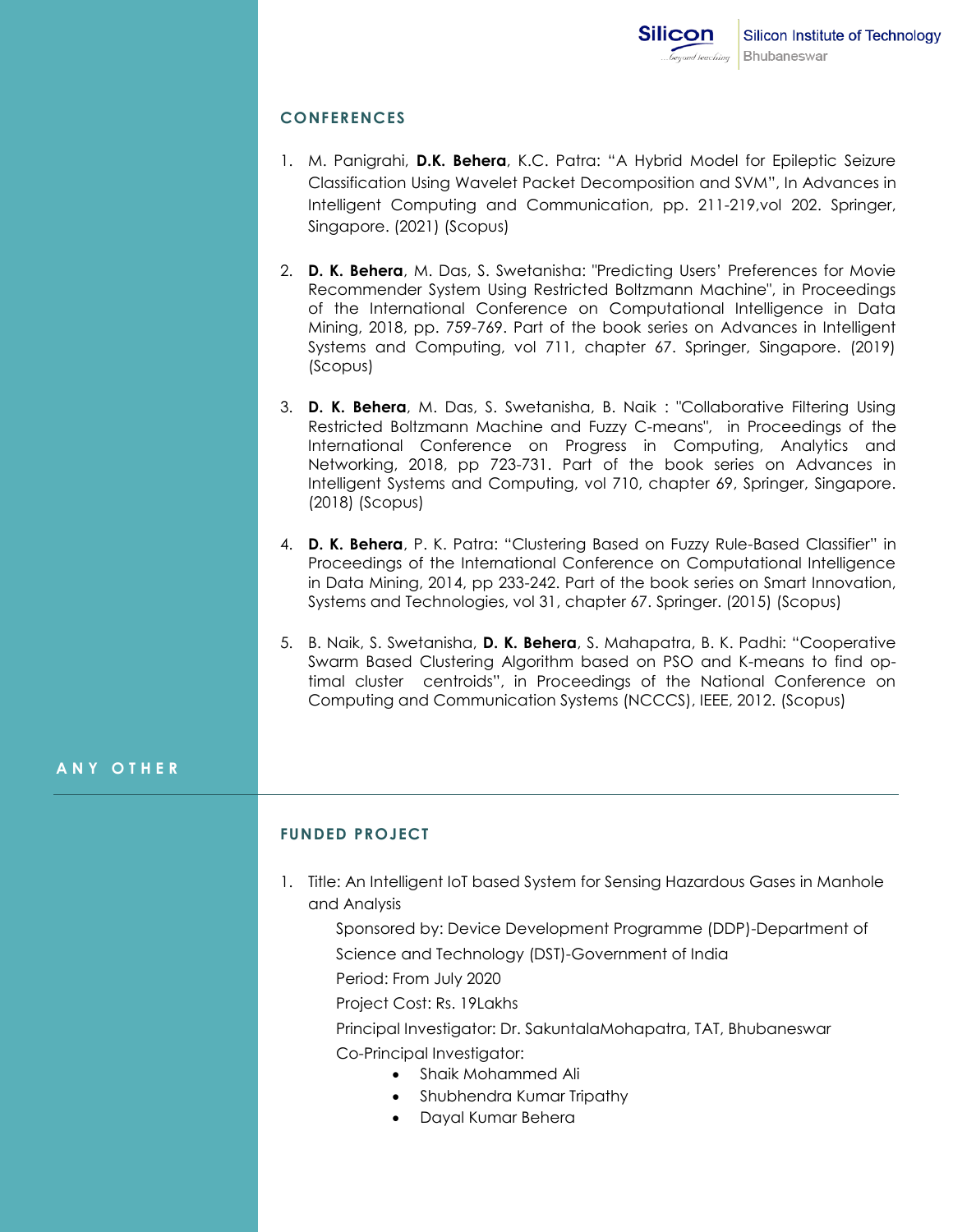### **FUNDED PROJECT GUIDED**

- 1. Title: Collision Avoidance Self-Flying Drone Sponsored by: DST, New Delhi under IEDC Scheme Period: July 2017 to June 2018 Project Cost: Rs. 1 Lakh Student Members: Sonu Kumar, BanitaJaipuria, VedPrakashSuman Guide: Dayal Kumar Behera
- 2. Title: Recommender Portal using Big Data Analytics Sponsored by: DST, New Delhi under IEDC Scheme Period: July 2014 to June 2015 Project Cost: Rs. 1 Lakh Student Members: Ayes Chinmay, Dikshagupta, Saurabh Chandra Guide: Dayal Kumar Behera

# **TECHNICAL TALK**

- 1. Presented on the topics "Data Preprocessing using Python" and "Python Essentials for Machine Learning" in the AICTE Sponsored FDP on "Role of Data Science in IoT Application Domain", at Trident Academy of Technology, Bhubaneswar.
- 2. Presented on the topic "GIS on Cloud", in the workshop Spatial Data Infrastructure-ODISHA organized by ORSAC & DST, India.
- 3. Presented 30 hours technical talk on "Enterprise Application Development using Java" in the internal FDP at Trident Academy of Technology, Bhubaneswar.

# **ACHIEVEMENTS**

- 1. Qualified candidate of GATE 2006, 2007 with AIR 485 and 530 in IT and GATE 2010, 2012 in CSE & IT with score 392 and 496, respectively.
- 2. Certified Trainer for the role of "Telecom Terminal Equipment Application Developer (Android) QP No: TEL/Q2300" by TSSC, India.
- 3. SUN Certified JAVA Programmer for the JAVA 2 Platform 1.5 (SCJP 5.0) candidate ID-SR3086566.
- 4. Worked as an Organizer and Reviewer for the International Conference on Computational Intelligence in Data Mining (ICCIDM), 2014, VSSUT, Burla, Odisha.
- 5. Worked as a faculty coordinator and taken classes of Data Science Club at Trident Academy of Technology, Bhubaneswar.
- 6. Completed CISCO Instructor Training and taught Introduction to IoT, Essentials of Python Programming, NDG Linux Essentials Courses at CISCO Networking Support Center.